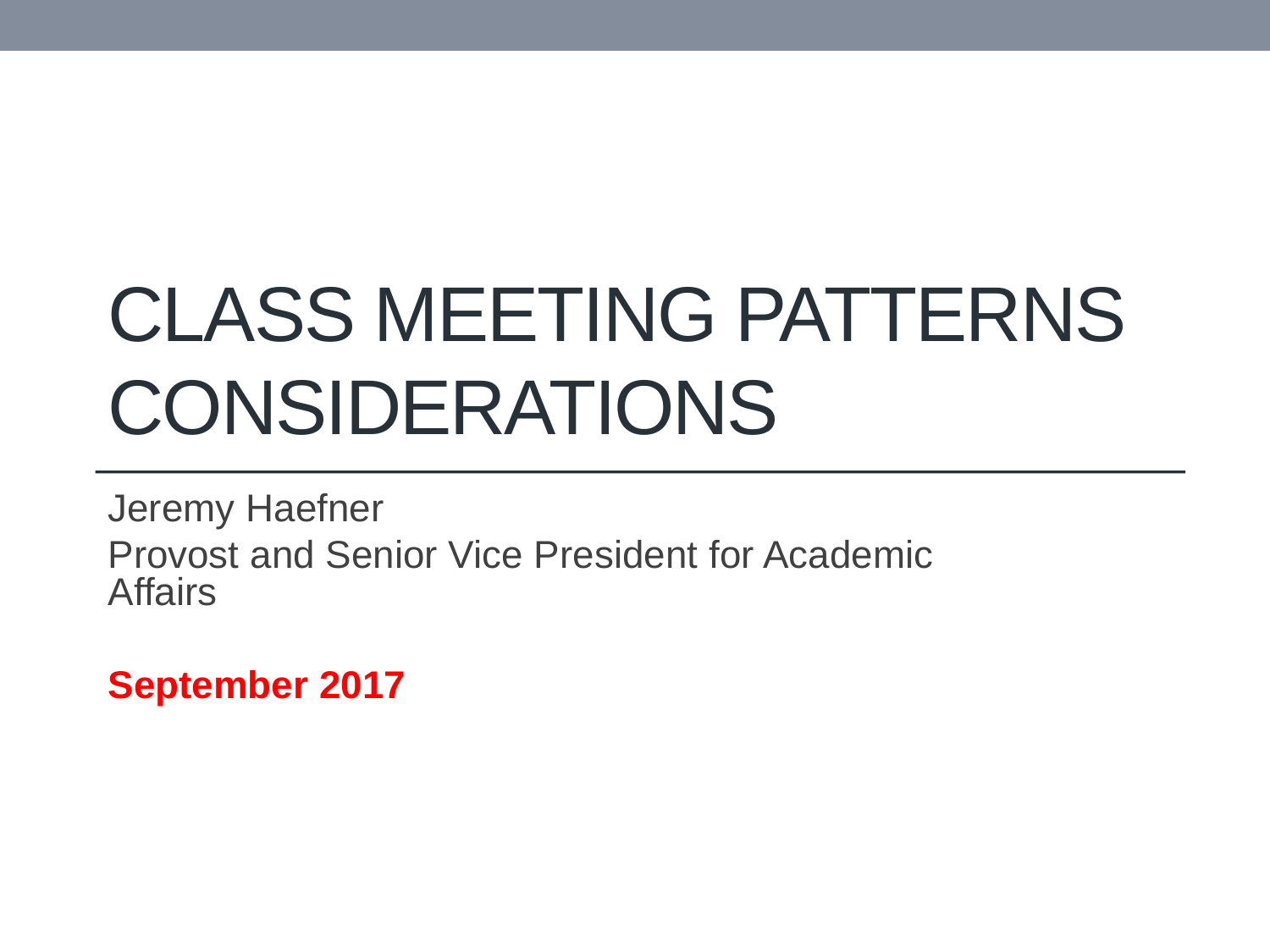### How we got here

- Conversion from quarters to semesters
	- President Destler committed to preserving the same number of weeks of instruction *and* class time
	- Three 10-week quarters were converted into two 15-week semesters
	- 15-week terms,10-week summer and 3-week intersession were designed to uphold our commitment to preserve contact time
- 14-week semesters &12-week summer
	- Designed to keep our commitment to preserve class time
	- This explains the 55 (MWF) and 80-minute (TR) periods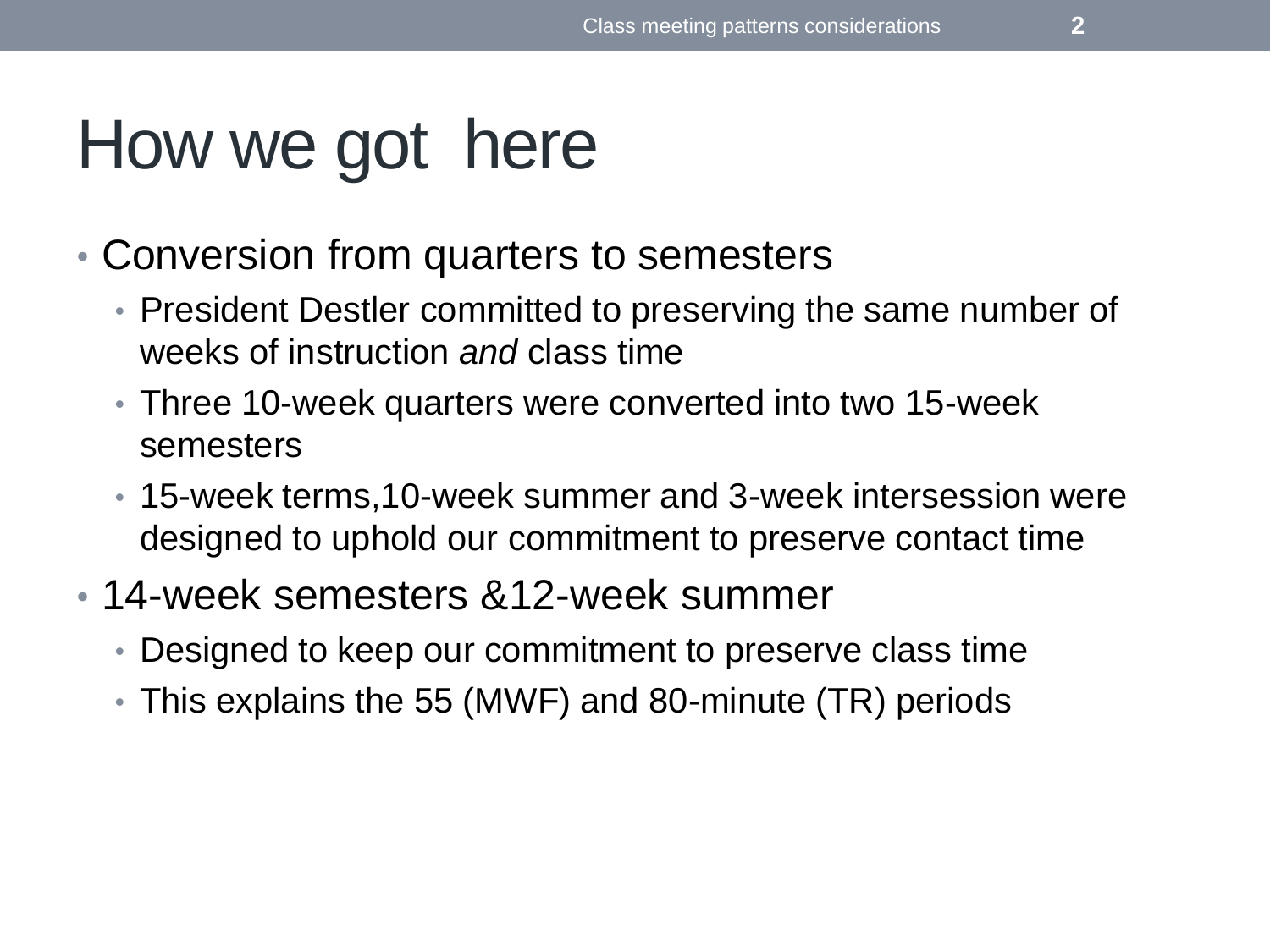## General guidelines

RIT is committed to meet Federal Government requirements

- $\cdot$  1 SCH = 50 min contact time, over 15 weeks = 750 min per semester
- A 3-SCH course requires 2,250 contact minutes

#### Switch to 50-min classes

• Will require 150-min final exam during finals week for 3 SCH courses; higher for certain 4 SCH courses, lower for < 3 SCH courses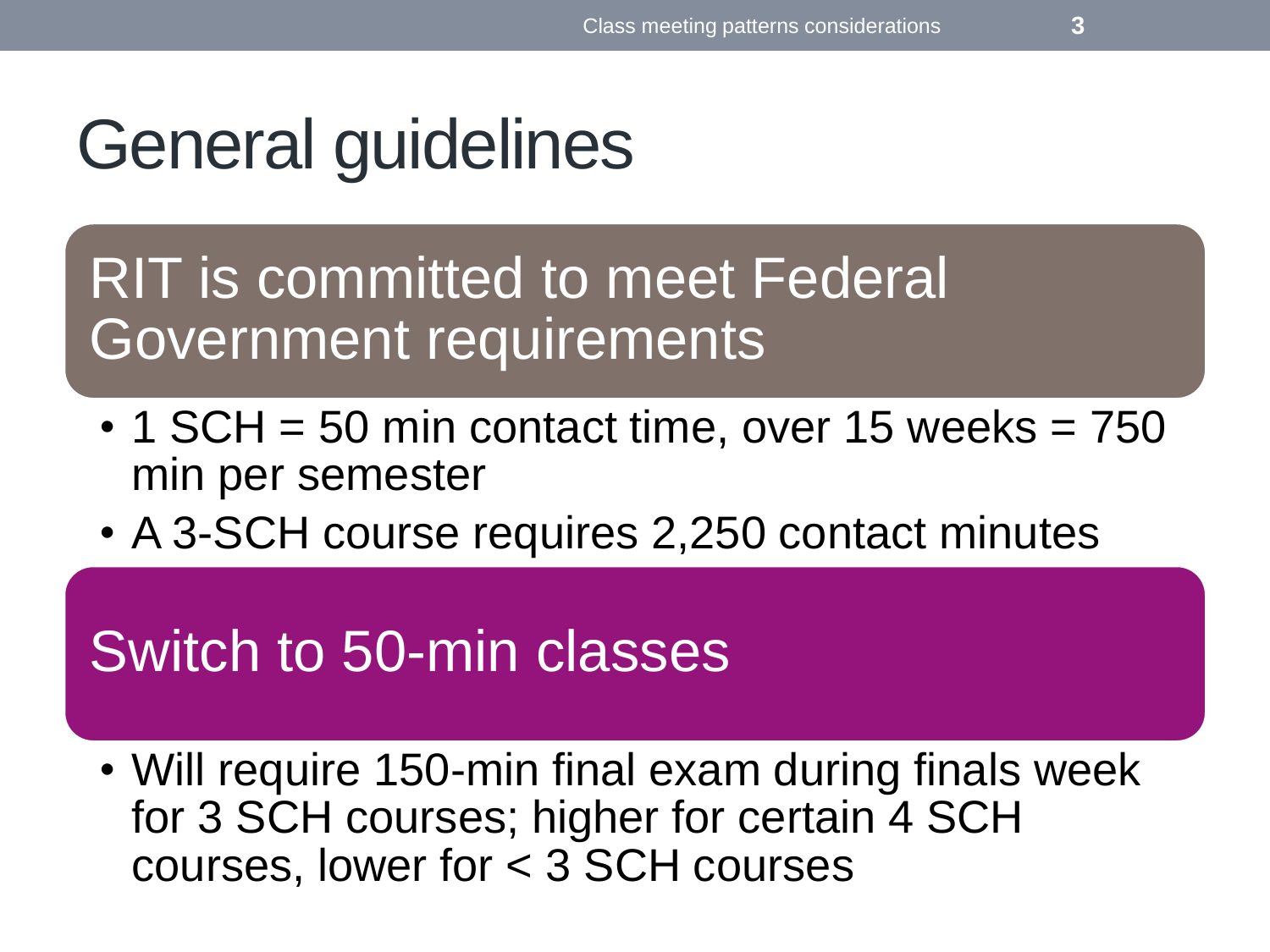#### 55-min vs 50-min patterns

| Goal: 2,250 min of                              | 14-W Current (55 min)* |                 | 14-W (50 min)* |                                            |
|-------------------------------------------------|------------------------|-----------------|----------------|--------------------------------------------|
| instruction<br>Per 3 CH course                  | <b>MWF</b>             | <b>TR</b>       | <b>MWF</b>     | <b>TR</b>                                  |
| <b>Time block minutes</b>                       | 55                     | 80              | 50             | 75                                         |
| Pass minutes                                    | 10                     | 10              | 10             | 15                                         |
| <b>Minutes per 3CH course</b>                   | 2,310                  | 2,240           | 2,100          | 2,100                                      |
| Difference from expected<br>(before final exam) | 60                     | $-10$           | $-150$         | $-150$                                     |
| <b>Final exam duration</b>                      | 120                    | 120             | 150            | 150                                        |
| Total contact minutes                           | 2,430                  | 2,360           | 2,250          | 2,250                                      |
| Number of daytime class blocks /<br>day         | 8                      | $6\phantom{1}6$ | 8              | $6\phantom{1}$                             |
| <b>Start classes at</b>                         | 8:00 AM                | 8:00 AM         | 8:00 AM        | 8:00 AM                                    |
| Last period in this pattern                     | $3:35 - 4:30$ PM       |                 |                | 3:30-4:50 PM 3:00 - 3:50 PM 3:30 - 4:45 PM |

**\*Final exam duration for non-3 SCH courses is adjusted accordingly**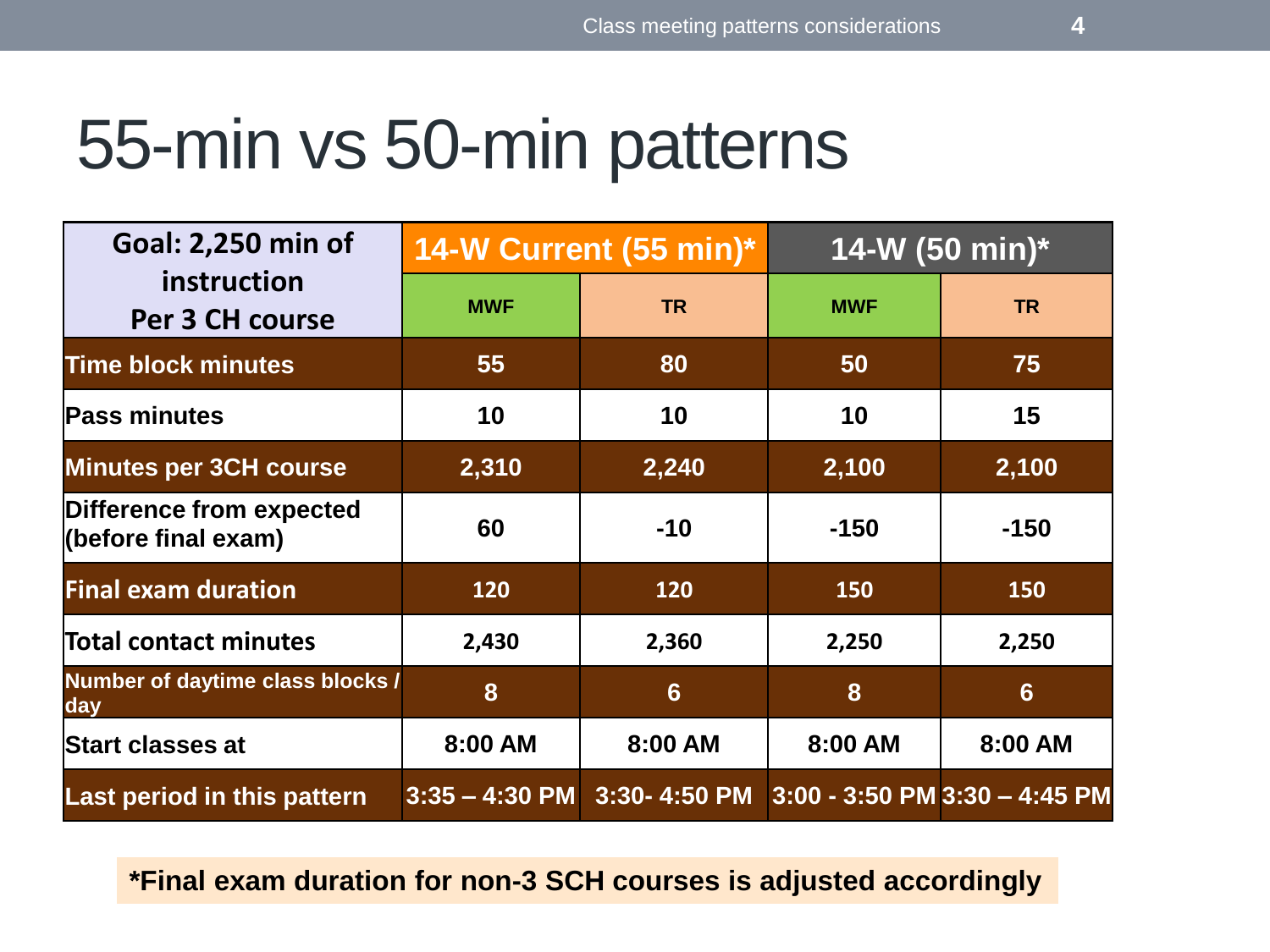#### Benchmarking

| <b>Hours of instruction</b><br>excluding finals | <b>Weeks</b> | <b>Class minutes</b> |           | <b>Total minutes</b> |           |
|-------------------------------------------------|--------------|----------------------|-----------|----------------------|-----------|
|                                                 |              | <b>MWF</b>           | <b>TR</b> | <b>MWF</b>           | <b>TR</b> |
| <b>RIT 55-min patterns</b>                      | 14           | 55                   | 80        | 2310                 | 2240      |
| <b>RIT 50-min patterns</b>                      | 14           | 50                   | 75        | 2100                 | 2100      |
| <b>Albany</b>                                   | 14           | 55                   | 80        | 2310                 | 2240      |
| Binghamton                                      | 14           | 60                   | 85        | 2520                 | 2380      |
| <b>Brockport</b>                                | 14           | 50                   | 75        | 2100                 | 2100      |
| <b>Buffalo</b>                                  | 14           | 50                   | 80        | 2100                 | 2240      |
| <b>Canisius</b>                                 | 14           | 50                   | 75        | 2100                 | 2100      |
| <b>Clarkson</b>                                 | 14           | 50                   | 75        | 2100                 | 2100      |
| Geneseo                                         | 14           | 50                   | 75        | 2100                 | 2100      |
| <b>MCC</b>                                      | 14           | 50                   | 80        | 2100                 | 2240      |
| <b>St. John Fisher</b>                          | 14           | 55                   | 80        | 2310                 | 2240      |
| <b>Stony Brook</b>                              | 14           | 53                   | 80        | 2226                 | 2240      |
| <b>Syracuse</b>                                 | 14           | 55                   | 80        | 2310                 | 2240      |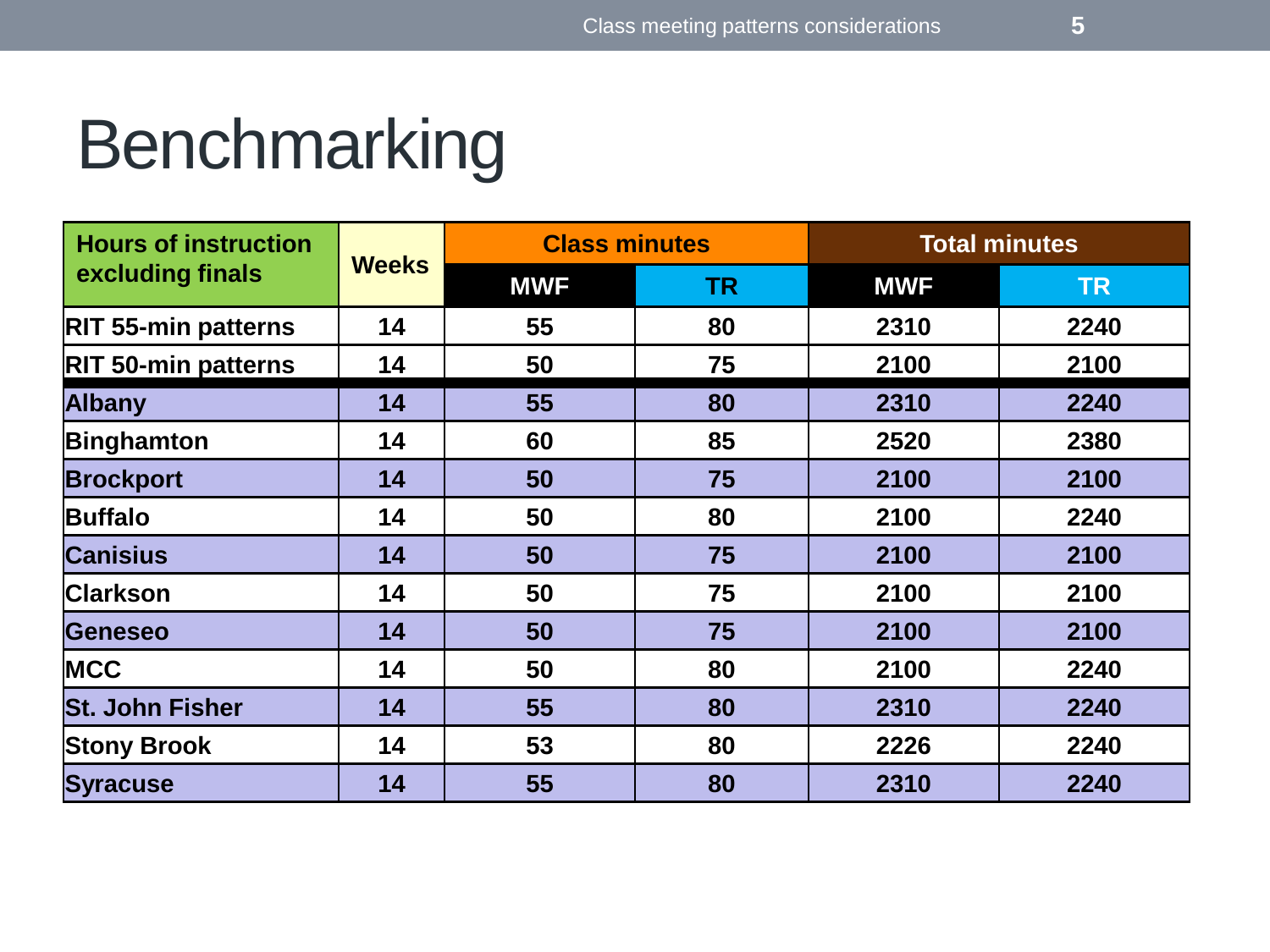#### Final exam blocks

| 120-minute exams (current)            | 150-minute exams (proposed)*                      |
|---------------------------------------|---------------------------------------------------|
| $8:00$ am $-10:00$ am                 | $8:00$ am $-10:30$ am                             |
| 10:15 am $-$ 12:15 pm                 | 10:45 am $-$ 1:15 pm                              |
| 12:30 pm $-$ 2:30 pm                  | 1:30 pm $-$ 4:00 pm                               |
| $2:45$ pm $-4:45$ pm                  | 4:15 pm $-6:45$ pm                                |
|                                       |                                                   |
| <b>Evening exams begin at 5:00 pm</b> | Evening exams start at 7:00 pm                    |
| $5:00 \text{ pm} - 7:00 \text{ pm}$   | $7:00 - 9:30$ pm                                  |
| $7:15$ pm $-9:15$ pm                  | There would not be a second evening<br>exam block |

#### **\*Scheduling final exams for 4 SCH courses will be challenging**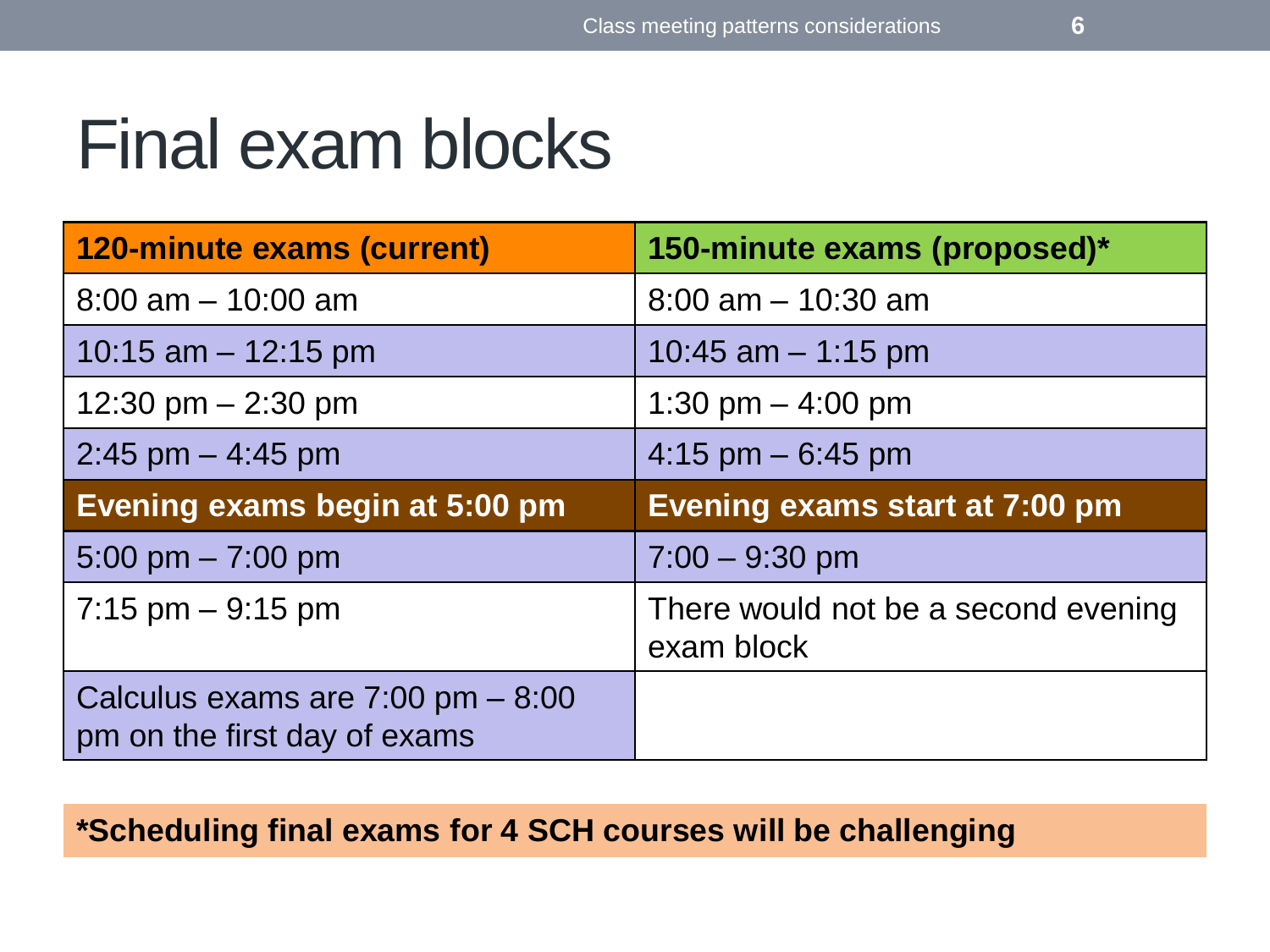# **Challenges**

- Final exam enforcement
	- To ensure that we meet Federal and Middle States Accreditation requirements
- Certain 4 SCH courses will require 3-hour exams
- Evening exams
	- Have been offered on the scheduled class time during finals week
	- We would need to change that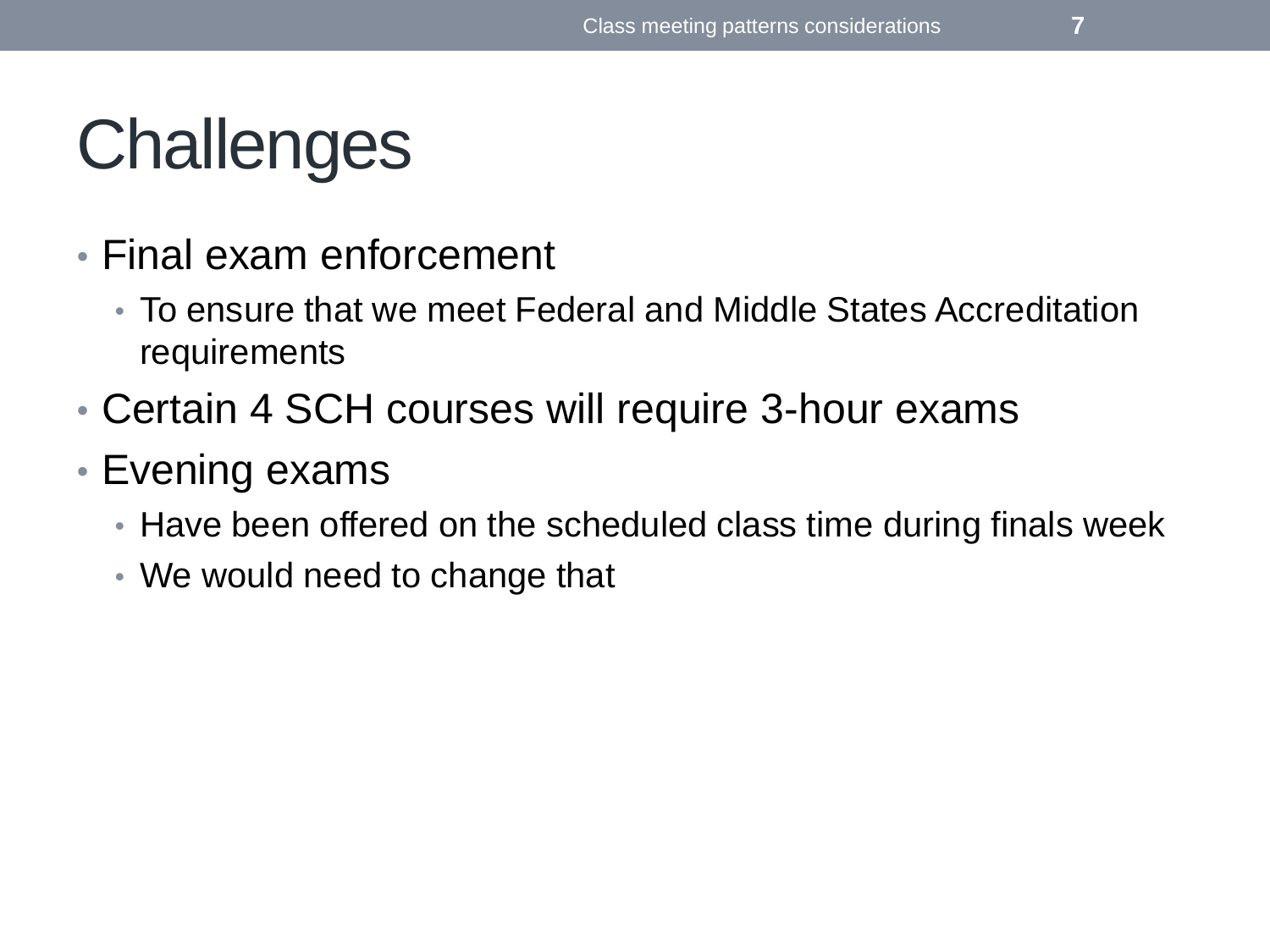## **Timeline**

- October 1 (Highly desirable)
	- Colleges need to have guidance to produce Fall 2018 schedule
- November 1 (Second best)
- November 15
	- Fall 2018 schedule is visible to students at the time that Spring term registration begins
	- Decision after November 1 would require retroactive changes to class schedule